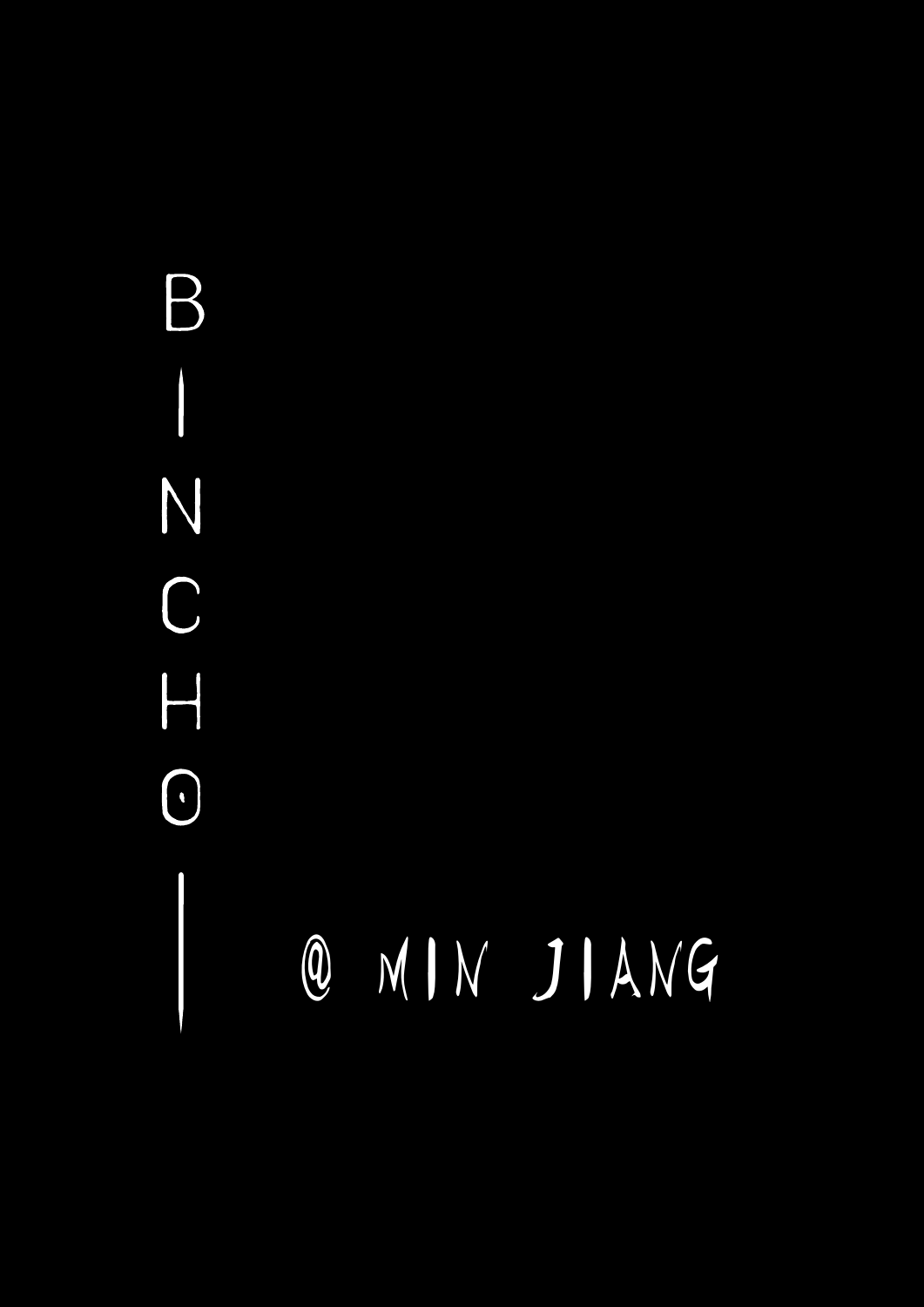



Sashimi Moriawase

California Roll

 $\mathcal{L} = \mathcal{L}$ 



| Salmon              |
|---------------------|
| Maguro Akami        |
| Maguro Chutoro      |
| <b>Maguro Otoro</b> |
| Tai                 |
| Hotate              |
|                     |



| 20 | Shima Aji                  | 32 |
|----|----------------------------|----|
| 24 | Hamachi                    | 24 |
| 42 | Uni                        | 58 |
| 58 | Ikura                      | 34 |
| 32 | Akaebi                     | 34 |
| 32 | Nigiri Moriawase (7pcs) 68 |    |



California Roll Bincho Megamori Sushi 38 Tuna Megamori Sushi 43 22 Wagyu Beef Roll Kaisen Futomaki Aburi Salmon Roll 32 38 32

SASHIMI 新生

| Moriawase (3 types) | 43  |
|---------------------|-----|
| Moriawase (5 types) | 78  |
| Moriawase (7 types) | 108 |

SALAD

Chicken Skin Salad Japanese Tomato Salad Aburi Buta Shabu Salad 7 28 28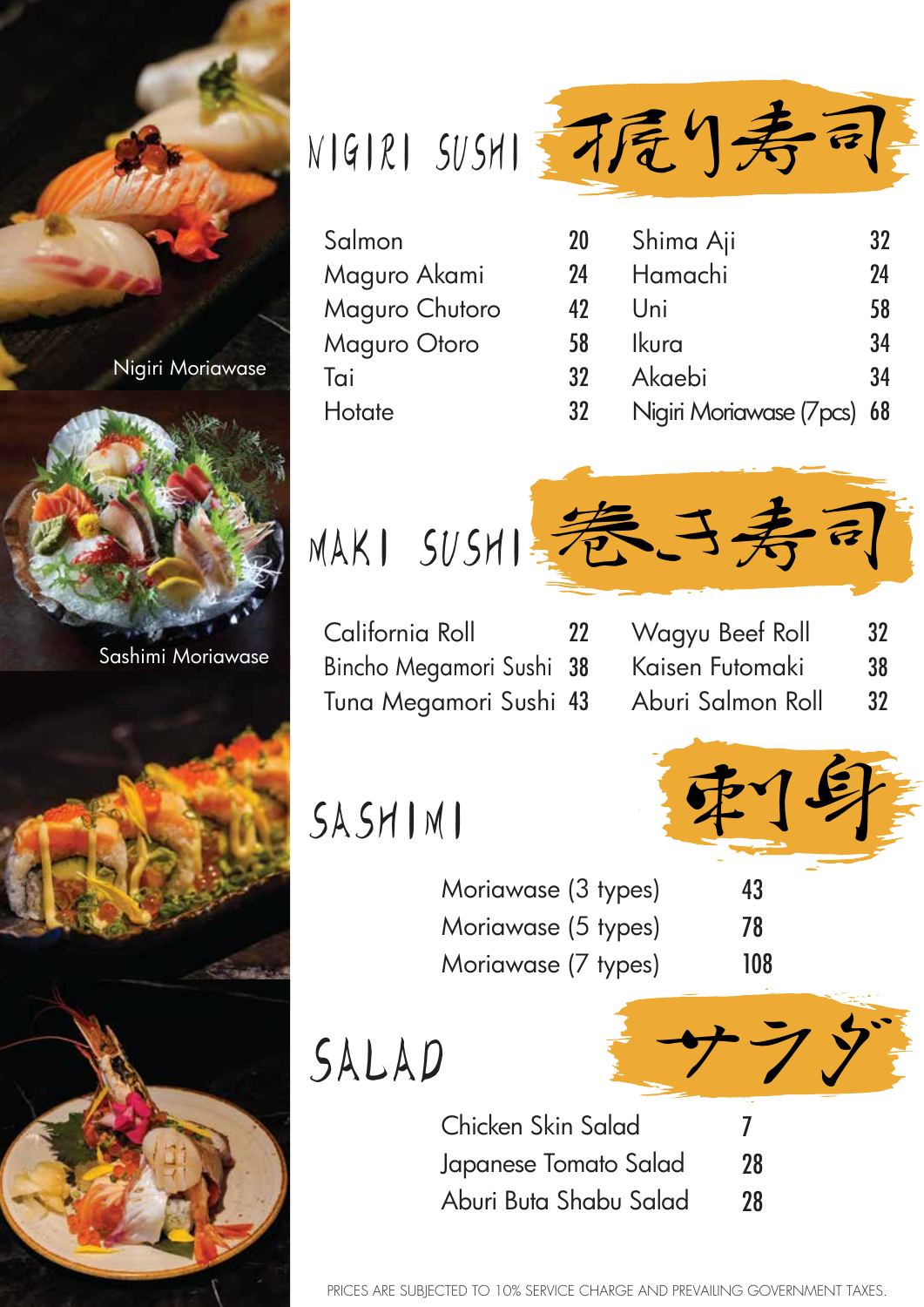

| Thigh         | 20 |
|---------------|----|
| <b>Breast</b> | 13 |
| Wing          | 14 |
| Soft Bone     | 8  |

| -20 | Tsukune                        | 71 |
|-----|--------------------------------|----|
|     | Skin                           |    |
| 7   | Cock's Comb                    |    |
| 6   | Miyazaki Style<br>Grilled Neck | 30 |
|     |                                |    |



Neck

**Heart** 

Tail

Liver

Gizzard

8



| <b>Beef Asparagus</b> | 10 |
|-----------------------|----|
| <b>Beef Maitake</b>   | 10 |
| <b>Beef Sukiyaki</b>  | 10 |
| Oyster Shiso Pork     | 12 |
| Prawn Shiso Pork      | 12 |
| Pork Okonomiyaki      | 8  |

| Pork Kimchi Garlic |          |
|--------------------|----------|
| Pork Uzura         | $\prime$ |
| Pork Avocado       | 8        |
| Pork Shishito      | 12       |
| Pork Mochi         | 8        |
| Pork Mushroom      |          |
|                    |          |

# YASAI-YAKI

| Shishito |    | Moriawase (4 types) | 40 |
|----------|----|---------------------|----|
| Shitake  |    | Sweet Potato w/     | 20 |
| Eggplant | 18 | <b>Honey Butter</b> |    |



PRICES ARE SUBJECTED TO 10% SERVICE CHARGE AND PREVAILING GOVERNMENT TAXES.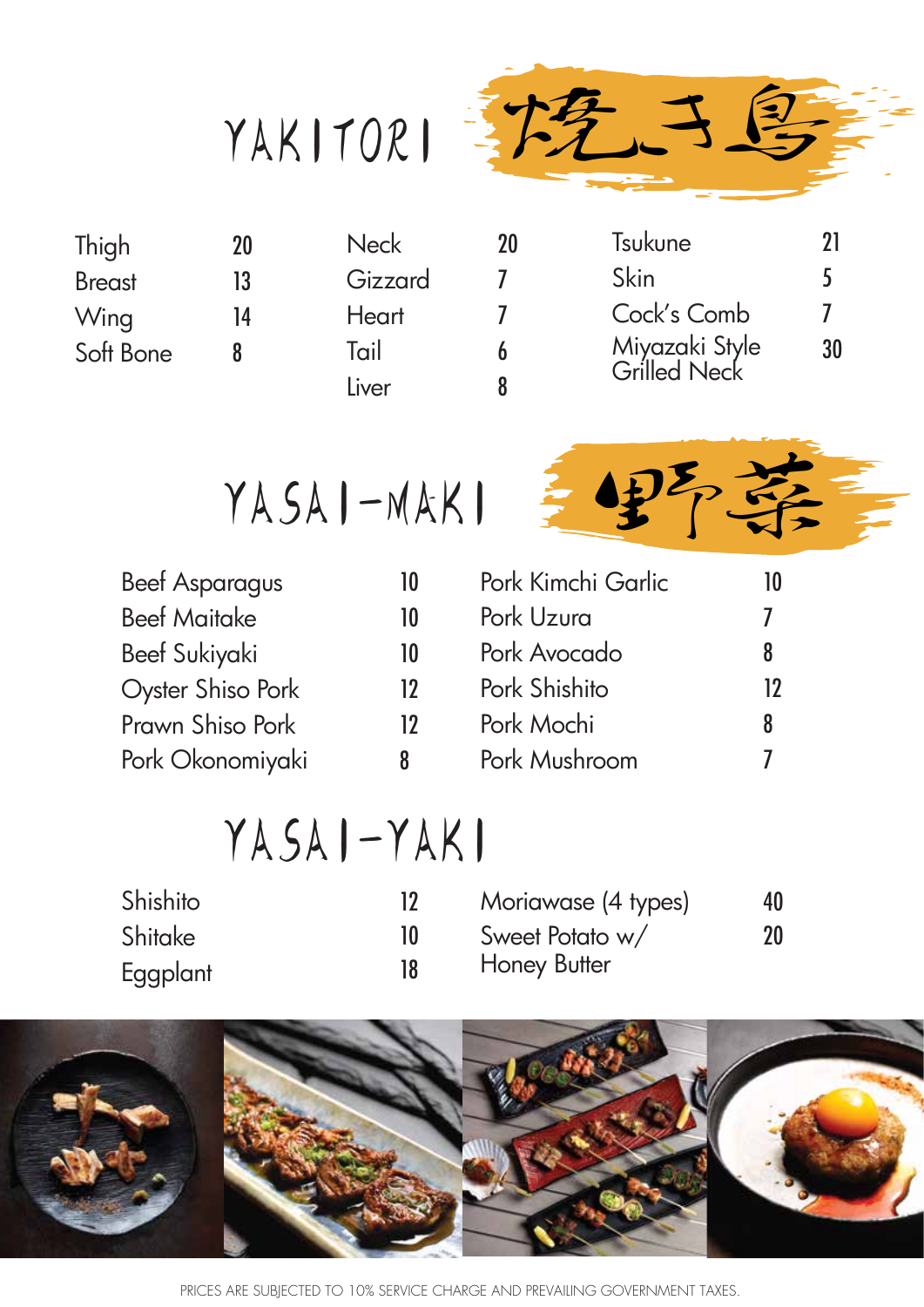



Uni Shabu Shabu



Chicken Thigh Stuffed w/ Uni Rice



#### 海鲜 KAISEN-YAKI

| Gindara Saikyo Miso         | 40 |
|-----------------------------|----|
| Hotate Butteryaki           | 28 |
| Hamachi Kama                | 58 |
| Saba Yaki (Mackerel)        | 24 |
| Shima Hokke (Atka Mackerel) | 24 |
| King Crab                   | 68 |
| Squid (Skewered)            | 22 |
| King Yellowtail Teriyaki    | 32 |

## NINKI



| Mentai Wings                          | 16 |
|---------------------------------------|----|
| Uni Shabu Shabu                       | 78 |
| <b>Bincho Style Octopus</b>           | 55 |
| <b>Snow Crab Fried Rice</b>           | 58 |
| <b>Bincho Style Beef Tongue</b>       | 35 |
| Chicken Thigh Stuffed w/ Uni Rice     | 68 |
| Miso Pork Belly w/ Black Garlic Sauce | 52 |



| Kawaebi Karaaqe                   | 24 |
|-----------------------------------|----|
| Chicken Nankotsu Karaage          | 18 |
| Chicken Wing Karaage Namban       | 22 |
| Crab Claw Katsu Tama              | 28 |
| Ebi Tempura (5pcs)                | 38 |
| <b>Assorted Vegetable Tempura</b> | 32 |
| Agedashi Tofu w/ Crab             | 28 |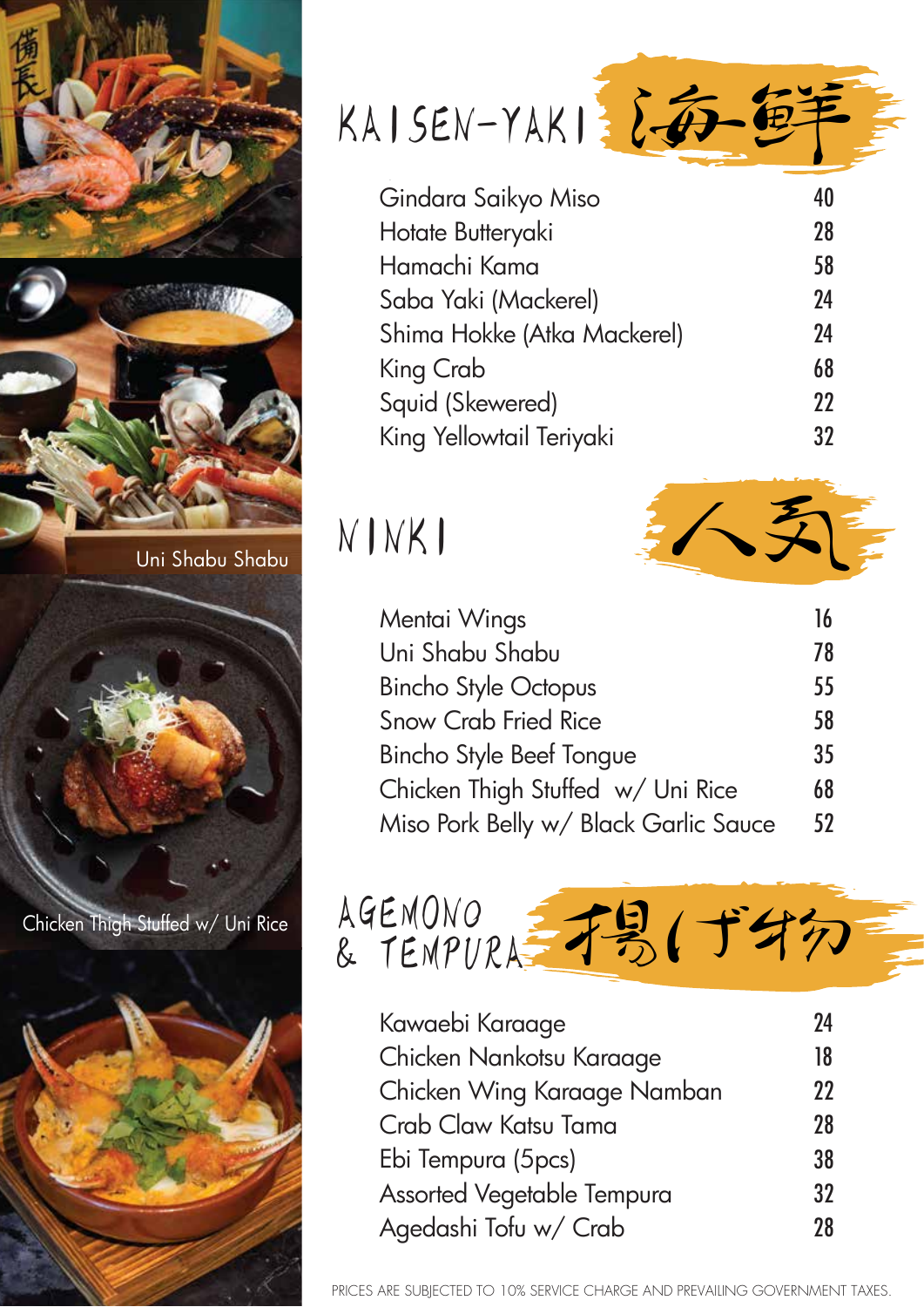

#### SHIME

| Tori Zosui          | 34 |
|---------------------|----|
| Kani Zosui          | 36 |
| Kaisen Miso Soup    | 38 |
| Chicken Soup        | 3  |
| <b>Bincho Ramen</b> | 40 |



| <b>Crispy Onigiri</b> | 18 |
|-----------------------|----|
| Nikumaki Onirigi      | 28 |
| Mini Oyako Don        | 25 |
| Mini Yakitori Don     | 25 |
| Mini Tsukune Don      | 30 |



| <b>Bincho Burnt Cheesecake</b> | 15 |
|--------------------------------|----|
| Homemade Coffee Jelly          | 12 |
| Mochi Shabu Shabu              | 16 |
| Ice Cream Of The Day           | 8  |



PRICES ARE SUBJECTED TO 10% SERVICE CHARGE AND PREVAILING GOVERNMENT TAXES.